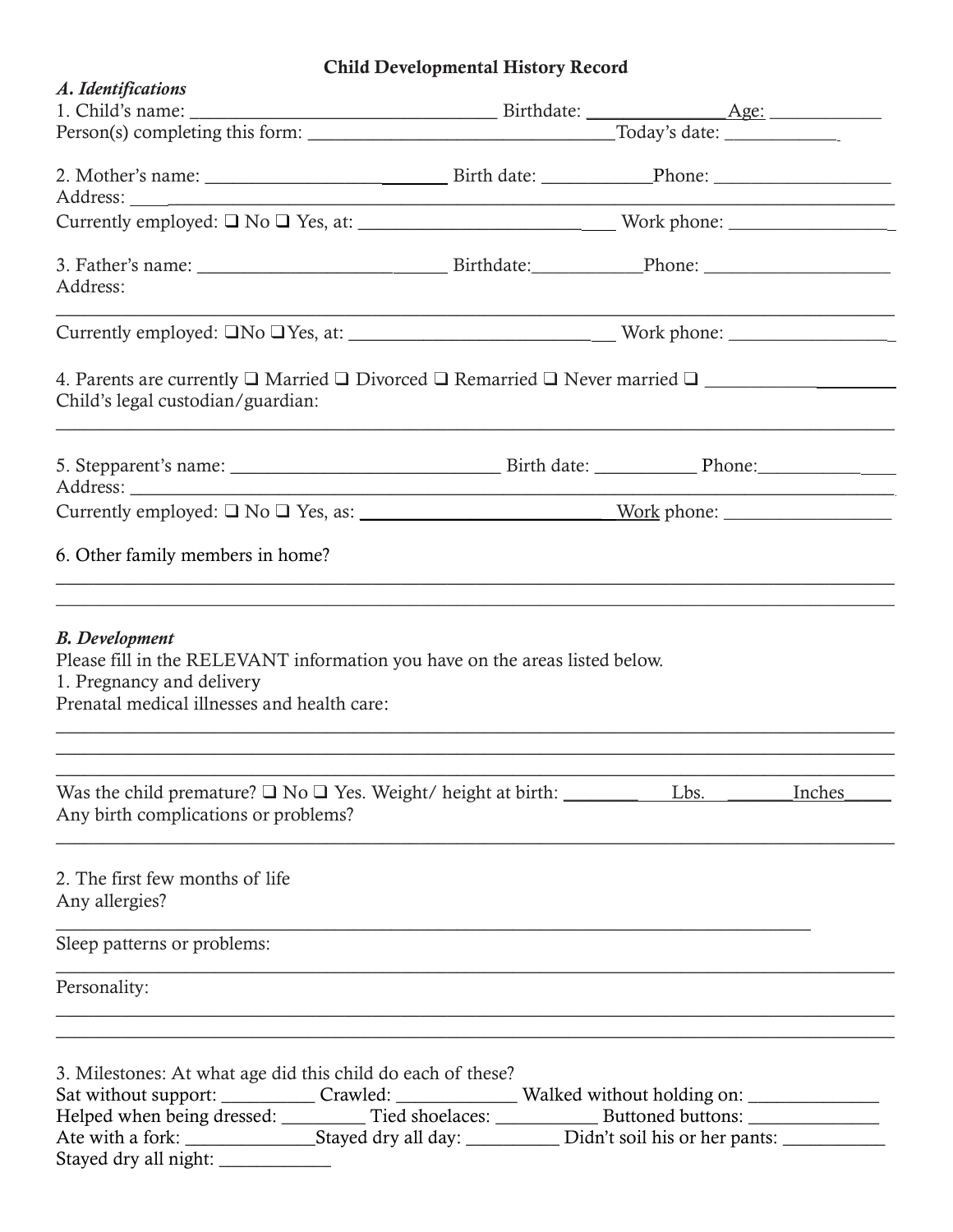4. Speech/language development Age when child said first word understandable to a stranger: \_\_\_\_\_\_\_\_\_\_\_\_\_\_\_\_\_\_\_ Age when child said first sentence understandable to a stranger: \_\_\_\_\_\_\_\_\_ Any speech, hearing, or language difficulties?

## C. Health

List all childhood illnesses, hospitalizations, medications, allergies, head injuries, important accidents and injuries, surgeries, periods of loss of consciousness, convulsions/seizures, and other medical conditions. Condition? Age? Treated by whom? Consequences?

\_\_\_\_\_\_\_\_\_\_\_\_\_\_\_\_\_\_\_\_\_\_\_\_\_\_\_\_\_\_\_\_\_\_\_\_\_\_\_\_\_\_\_\_\_\_\_\_\_\_\_\_\_\_\_\_\_\_\_\_\_\_\_\_\_\_\_\_\_\_\_\_\_\_\_\_\_\_\_\_\_\_\_\_\_\_\_\_\_\_ \_\_\_\_\_\_\_\_\_\_\_\_\_\_\_\_\_\_\_\_\_\_\_\_\_\_\_\_\_\_\_\_\_\_\_\_\_\_\_\_\_\_\_\_\_\_\_\_\_\_\_\_\_\_\_\_\_\_\_\_\_\_\_\_\_\_\_\_\_\_\_\_\_\_\_\_\_\_\_\_\_\_\_\_\_\_\_\_\_\_

 $\_$  , and the set of the set of the set of the set of the set of the set of the set of the set of the set of the set of the set of the set of the set of the set of the set of the set of the set of the set of the set of th \_\_\_\_\_\_\_\_\_\_\_\_\_\_\_\_\_\_\_\_\_\_\_\_\_\_\_\_\_\_\_\_\_\_\_\_\_\_\_\_\_\_\_\_\_\_\_\_\_\_\_\_\_\_\_\_\_\_\_\_\_\_\_\_\_\_\_\_\_\_\_\_\_\_\_\_\_\_\_\_\_\_\_\_\_\_\_\_\_\_ \_\_\_\_\_\_\_\_\_\_\_\_\_\_\_\_\_\_\_\_\_\_\_\_\_\_\_\_\_\_\_\_\_\_\_\_\_\_\_\_\_\_\_\_\_\_\_\_\_\_\_\_\_\_\_\_\_\_\_\_\_\_\_\_\_\_\_\_\_\_\_\_\_\_\_\_\_\_\_\_\_\_\_\_\_\_\_\_\_\_ \_\_\_\_\_\_\_\_\_\_\_\_\_\_\_\_\_\_\_\_\_\_\_\_\_\_\_\_\_\_\_\_\_\_\_\_\_\_\_\_\_\_\_\_\_\_\_\_\_\_\_\_\_\_\_\_\_\_\_\_\_\_\_\_\_\_\_\_\_\_\_\_\_\_\_\_\_\_\_\_\_\_\_\_\_\_\_\_\_\_

\_\_\_\_\_\_\_\_\_\_\_\_\_\_\_\_\_\_\_\_\_\_\_\_\_\_\_\_\_\_\_\_\_\_\_\_\_\_\_\_\_\_\_\_\_\_\_\_\_\_\_\_\_\_\_\_\_\_\_\_\_\_\_\_\_\_\_\_\_\_\_\_\_\_\_\_\_\_\_\_\_\_\_\_\_\_\_\_\_\_

\_\_\_\_\_\_\_\_\_\_\_\_\_\_\_\_\_\_\_\_\_\_\_\_\_\_\_\_\_\_\_\_\_\_\_\_\_\_\_\_\_\_\_\_\_\_\_\_\_\_\_\_\_\_\_\_\_\_\_\_\_\_\_\_\_\_\_\_\_\_\_\_\_\_\_\_\_\_\_\_\_\_\_\_\_\_\_\_\_\_ \_\_\_\_\_\_\_\_\_\_\_\_\_\_\_\_\_\_\_\_\_\_\_\_\_\_\_\_\_\_\_\_\_\_\_\_\_\_\_\_\_\_\_\_\_\_\_\_\_\_\_\_\_\_\_\_\_\_\_\_\_\_\_\_\_\_\_\_\_\_\_\_\_\_\_\_\_\_\_\_\_\_\_\_\_\_\_\_\_\_

\_\_\_\_\_\_\_\_\_\_\_\_\_\_\_\_\_\_\_\_\_\_\_\_\_\_\_\_\_\_\_\_\_\_\_\_\_\_\_\_\_\_\_\_\_\_\_\_\_\_\_\_\_\_\_\_\_\_\_\_\_\_\_\_\_\_\_\_\_\_\_\_\_\_\_\_\_\_\_\_\_\_\_\_\_\_\_\_\_\_ \_\_\_\_\_\_\_\_\_\_\_\_\_\_\_\_\_\_\_\_\_\_\_\_\_\_\_\_\_\_\_\_\_\_\_\_\_\_\_\_\_\_\_\_\_\_\_\_\_\_\_\_\_\_\_\_\_\_\_\_\_\_\_\_\_\_\_\_\_\_\_\_\_\_\_\_\_\_\_\_\_\_\_\_\_\_\_\_\_\_ \_\_\_\_\_\_\_\_\_\_\_\_\_\_\_\_\_\_\_\_\_\_\_\_\_\_\_\_\_\_\_\_\_\_\_\_\_\_\_\_\_\_\_\_\_\_\_\_\_\_\_\_\_\_\_\_\_\_\_\_\_\_\_\_\_\_\_\_\_\_\_\_\_\_\_\_\_\_\_\_\_\_\_\_\_\_\_\_\_\_

\_\_\_\_\_\_\_\_\_\_\_\_\_\_\_\_\_\_\_\_\_\_\_\_\_\_\_\_\_\_\_\_\_\_\_\_\_\_\_\_\_\_\_\_\_\_\_\_\_\_\_\_\_\_\_\_\_\_\_\_\_\_\_\_\_\_\_\_\_\_\_\_\_\_\_\_\_\_\_\_\_\_\_\_\_\_\_\_\_\_

\_\_\_\_\_\_\_\_\_\_\_\_\_\_\_\_\_\_\_\_\_\_\_\_\_\_\_\_\_\_\_\_\_\_\_\_\_\_\_\_\_\_\_\_\_\_\_\_\_\_\_\_\_\_\_\_\_\_\_\_\_\_\_\_\_\_\_\_\_\_\_\_\_\_\_\_\_\_\_\_\_\_\_\_\_\_\_\_\_\_

### D. Residences

1. Homes From/To? Location? With whom? Reason for moving? Any problems?

2. Residential placements, institutional placements, or foster care From/To? Program name/location? Reason for placement? Problems?

### E. Schools

School (name, district, address, phone) Grade, Teacher

## F. Special skills or talents of child

List hobbies, sports, recreational, musical, TV, and toy preferences; etc.:

#### G. Other

 $\overline{a}$ 

Is there anything else I should know that doesn't appear on this or other forms, but that is or might be important?

 $\mathcal{L}_\text{max}$  , and the contract of the contract of the contract of the contract of the contract of the contract of the contract of the contract of the contract of the contract of the contract of the contract of the contr